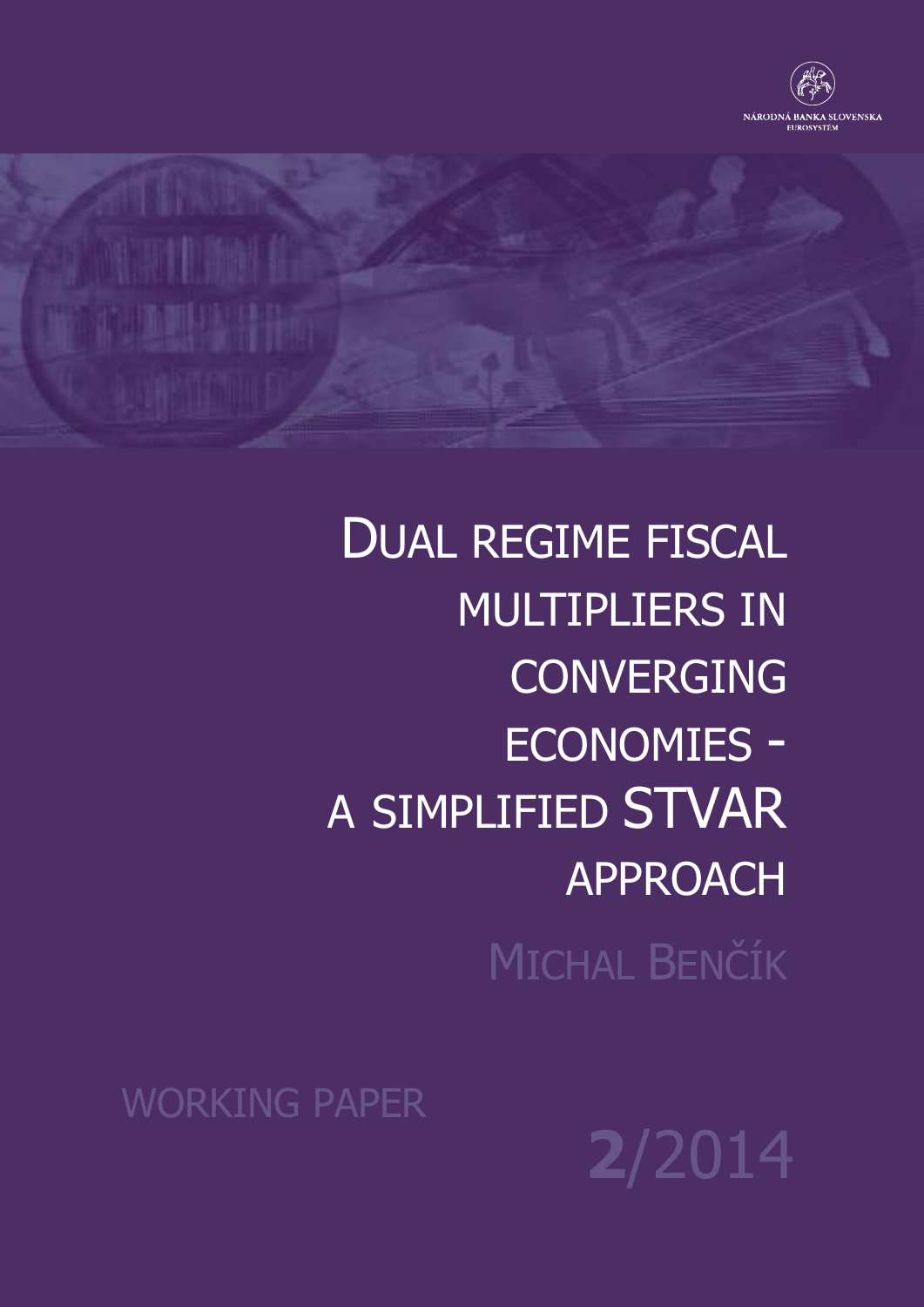

© Národná banka Slovenska www.nbs.sk Imricha Karvaša 1 813 25 Bratislava

research@nbs.sk

October 2014

ISSN 1337-5830

The views and results presented in this paper are those of the authors and do not necessarily represent the official opinions of the National Bank of Slovakia.

All rights reserved.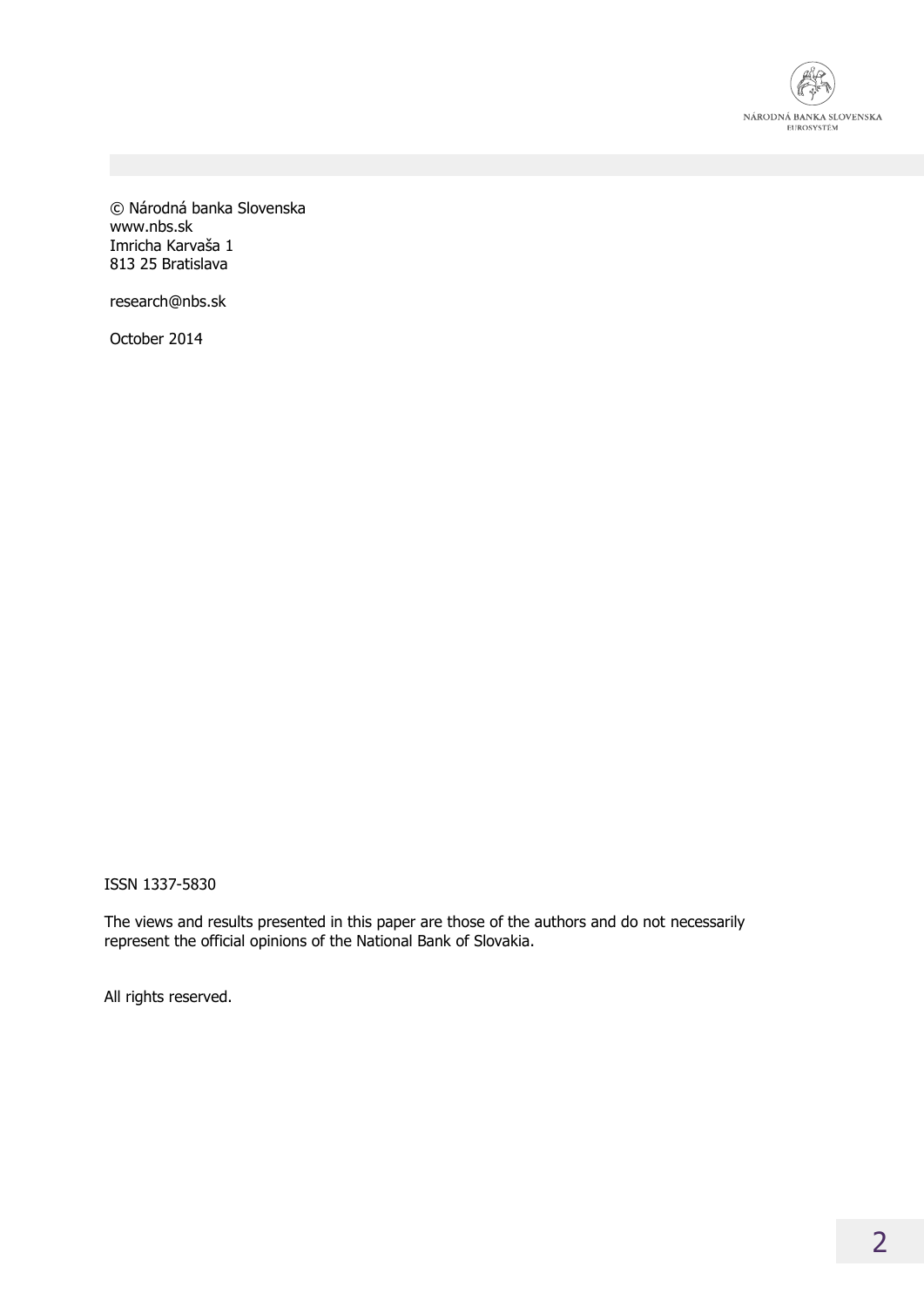

### Dual regime fiscal multipliers in converging economies - a simplified STVAR approach Working paper NBS

#### Michal Benčík $1$

#### Abstract

This paper assesses fiscal policy effects over the business cycle in V4 countries using a simplified smooth transition VAR (STVAR) model. The estimated parameters imply a presence of two different regimes associated with recessions and expansions, leading to different impulse-response functions. Transformation of these functions to fiscal multipliers confirms a different nature of long run effects. In expansions, the fiscal multipliers peak below unity and diminish to zero. In recession, the multipliers grow faster than in expansion and stay well above unity.

JEL clasification: E62, H62 Key words: V4 countries, fiscal multiplier, STVAR

Downloadable at http://www.nbs.sk/en/publications-issued-by-the-nbs/working-papers

j

<sup>&</sup>lt;sup>1</sup> Michal Benčík, National Bank of Slovakia, michal.bencik@nbs.sk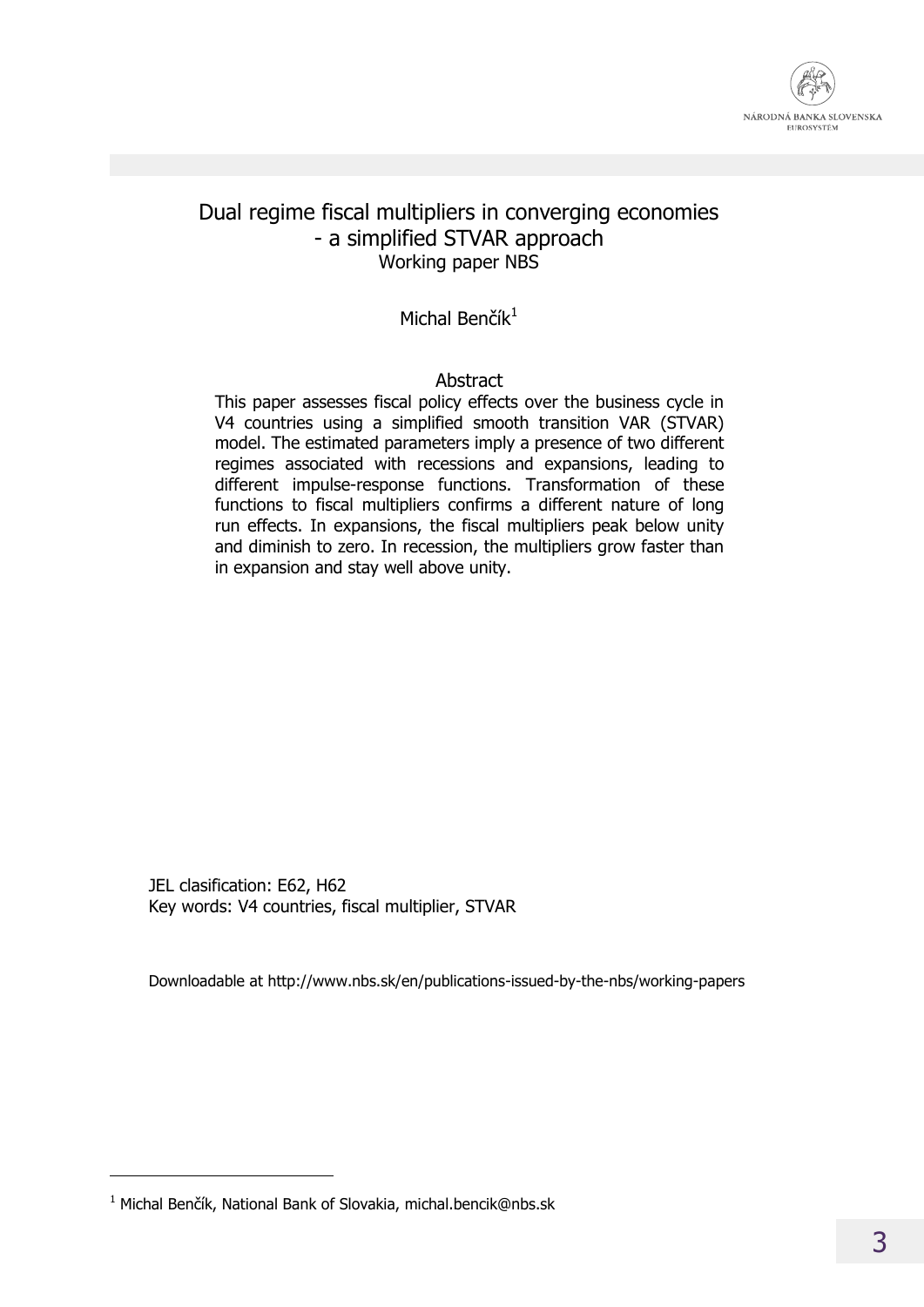

### **1. INTRODUCTION**

Experience with fiscal consolidation efforts in recent years has renewed discussions on the mechanics guiding fiscal policy effects on the economy. Keynesian theory provides the story suggesting that fiscal policy works via increasing demand and eliminating the gap between aggregate supply and demand. Recently, this view has been challenged by the emphasis on inter-temporal smoothing of consumption by households. It led to the revival of Ricardian equivalence and assumption of consumption smoothing. This implies that the long run effect of fiscal policy may converge to zero and even become negative. During the recent financial crisis, some authors (for example Blanchard and Leigh 2013) argue in favor of the higher effects of fiscal multipliers either by claiming that the previous results are underestimated or that the fiscal multiplier has changed since the Great Moderation period.

Auerbach and Gorodnichenko (2010, 2012) explore the state dependency of fiscal policy effects and their spillovers through international trade using data for OECD countries. They develop a smooth transition VAR methodology, an extension to smooth transition autoregressive models. The former paper assumes that the closed economy model is sufficiently described by government spending, taxes and GDP, whereas the latter paper allows for leakage of the aggregate demand via imports and exports that are themselves aggregates of country-to-country flows, so that the original STVAR model is significantly enriched. This leads to cross-country effects of fiscal shocks.

The V4 countries (i.e. the Czech Republic, Hungary, Poland and Slovakia) are still subject to the convergence process towards the advanced European economies. This process forms preconditions for presence of shocks both from supply and demand side and for reliance on contribution of foreign demand to economic growth. Depth of financial markets does also trace behind their more advanced peers, so the process of financial deepening is still taking place. As a result, the interest rate channel plays less prominent role in conducting monetary policy. On the contrary, the exchange rate has been frequently used to anchor the inflation development. The high weight of exchange rate in the real economy is a natural consequence of being very open to trade. This avenue also works the other way around accumulated problems in the real economy may cause abrupt changes of in the exchange rate. This realignment of the exchange rate eliminates any disequilibria that caused it, but may lead to bouts of inflation and/or recession due to decreased domestic demand. The role of fiscal policy in these countries is comparatively significant, although it is generally diminishing in the convergence process. Such working of convergence process is more or less common among all transition countries.

Auerbach and Gorodnichenko included the V4 countries in their sample, but, because of their special features, these countries may be outliers and the results may not hold for them. The aim of this paper is to estimate the effects of fiscal policy for these countries separately in order to eliminate this uncertainty. Useful feature of the STVAR methodology is that it allows for somewhat modified relationships as outlined above. Ideally, we would use the methodology of Auerbach and Gorodnichenko (2012b), but the model is too complex for our dataset. Moreover, the cross-country spillovers would be reflected incompletely, because strong shocks driving V4 countries are coming from the original EU members that are not part of our dataset. Thus, we use the methodology of Auerbach and Gorodnichenko (2012a)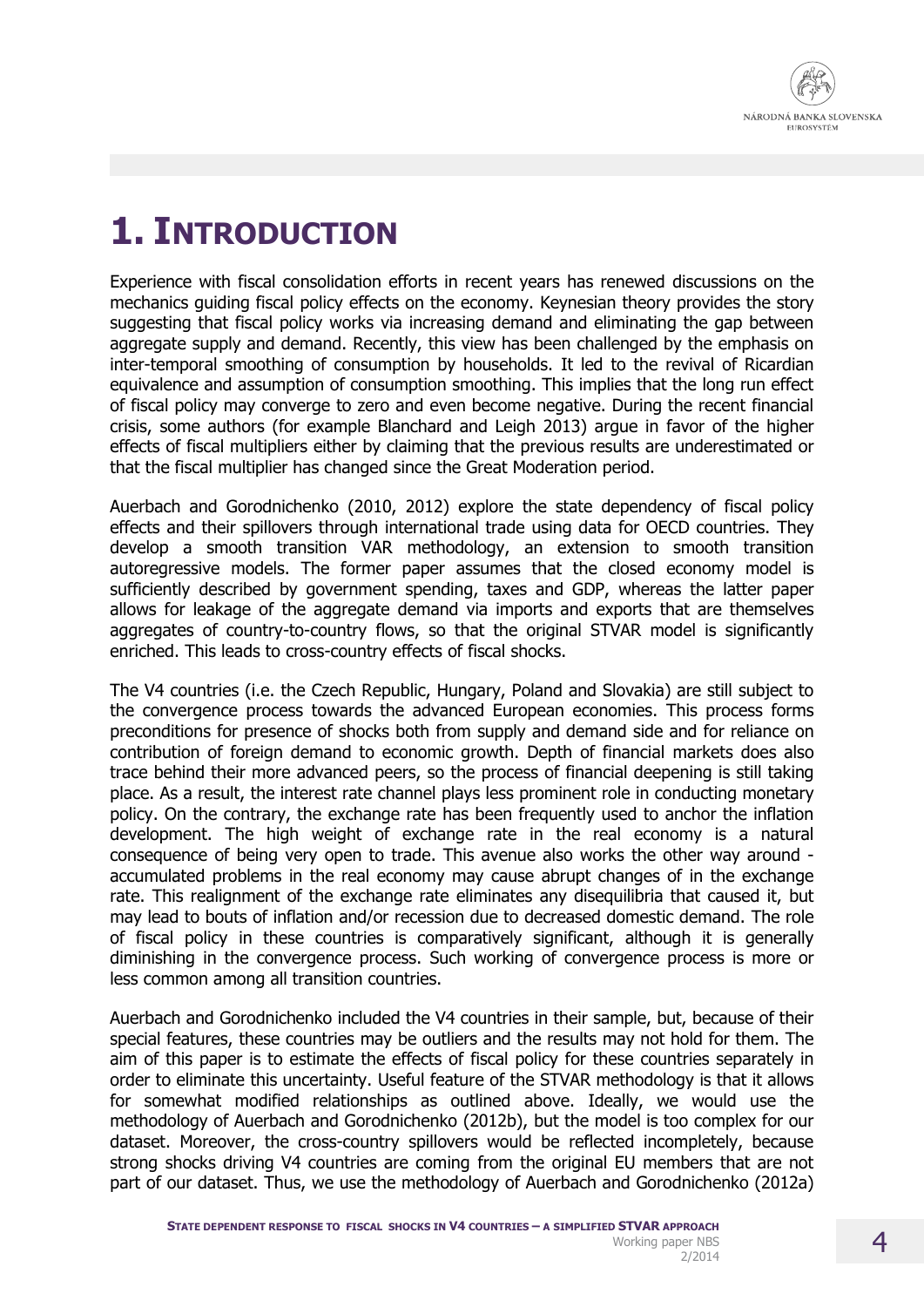

by extending the model in such a way that it captures the special characteristics of selected countries, including full volume of foreign trade. The paper is organized as follows: we review the literature in part 2, take a look at the data in part 3, present the model and estimation in part 4, present the results and discuss limitations of our estimates in part 5 and conclude.

## **2. LITERATURE REVIEW**

Fiscal policy has traditionally been evaluated within a framework of large-scale macroeconomic models. However, these models have been subject to the Lucas critique. Therefore, new kinds of models, such as VAR and DSGE, have become very popular in the literature recently. DSGE models are usually solved for the general equilibrium of the economy, using the Walrasian notion that supply and demand equate (although they may differ from the steady state in the short run), whereas in VAR models, this assumption is absent. As the discrepancy between aggregate supply and demand may be crucial for the efficiency of fiscal policy, we focus on VAR models in this paper.

In World Economic Outlook (2012), Blanchard and Leigh from the IMF suggested that fiscal multipliers were probably underestimated, which led to excessive fiscal consolidation in many countries. By regressing forecast errors of economic growth on forecast errors of fiscal consolidation in a cross-country setup they have argued that fiscal multipliers may have changed during the recent crisis. European Commission (2012) expressed a differing view, noting that the multipliers were not underestimated severely and that the inclusion of government bond spreads changed the results. Blanchard and Leigh (2013) re-casted their exercise and stressed that only variables known to forecasters in the forecast process should be included in the regression. This topic necessitates more complex modeling techniques, as the parameters are per definition not assumed constant. There is a growing body of literature focusing on fiscal policy effects under different circumstances: (i) the business cycle; (ii) zero lower bound on the interest rates; or (iii) in the presence of a special feature of the economy (high debt to GDP ratio, high openness etc.). These papers use often a large multi-country database and rely on panel VAR models.

We divide the presented literature into three groups: (i) papers using data from developed countries, assuming parameter stability with the aim to quantify the impact of fiscal policy or choosing between neoclassical and Keynesian reaction to fiscal policy shocks; (ii) papers using data from transition economies, assuming parameter stability with the aim to quantify the impact of fiscal policy; and (iii) papers allowing for a varying reaction depending on various conditions.

Fatás and Mihov (2001) and Blanchard and Perotti (2001) belong to the first group of papers. Their implicit goal is to determine, whether the reaction of the domestic economy to fiscal policy is more in line with Keynesian or RBC theory. They use data for the US from the period before the Great Moderation and estimate structural VARs, as these aren't imposing any structure and let the data speak. Their results are mixed, the former authors reject the RBC notion that public spending crowds out private demand and favor Keynesian theory, noting that private consumption rises with public spending and the multiplier is greater than one. The latter authors come to the conclusion that private consumption drops as a reaction to tax shock and increases as a reaction to spending shock (consistent with the Keynesian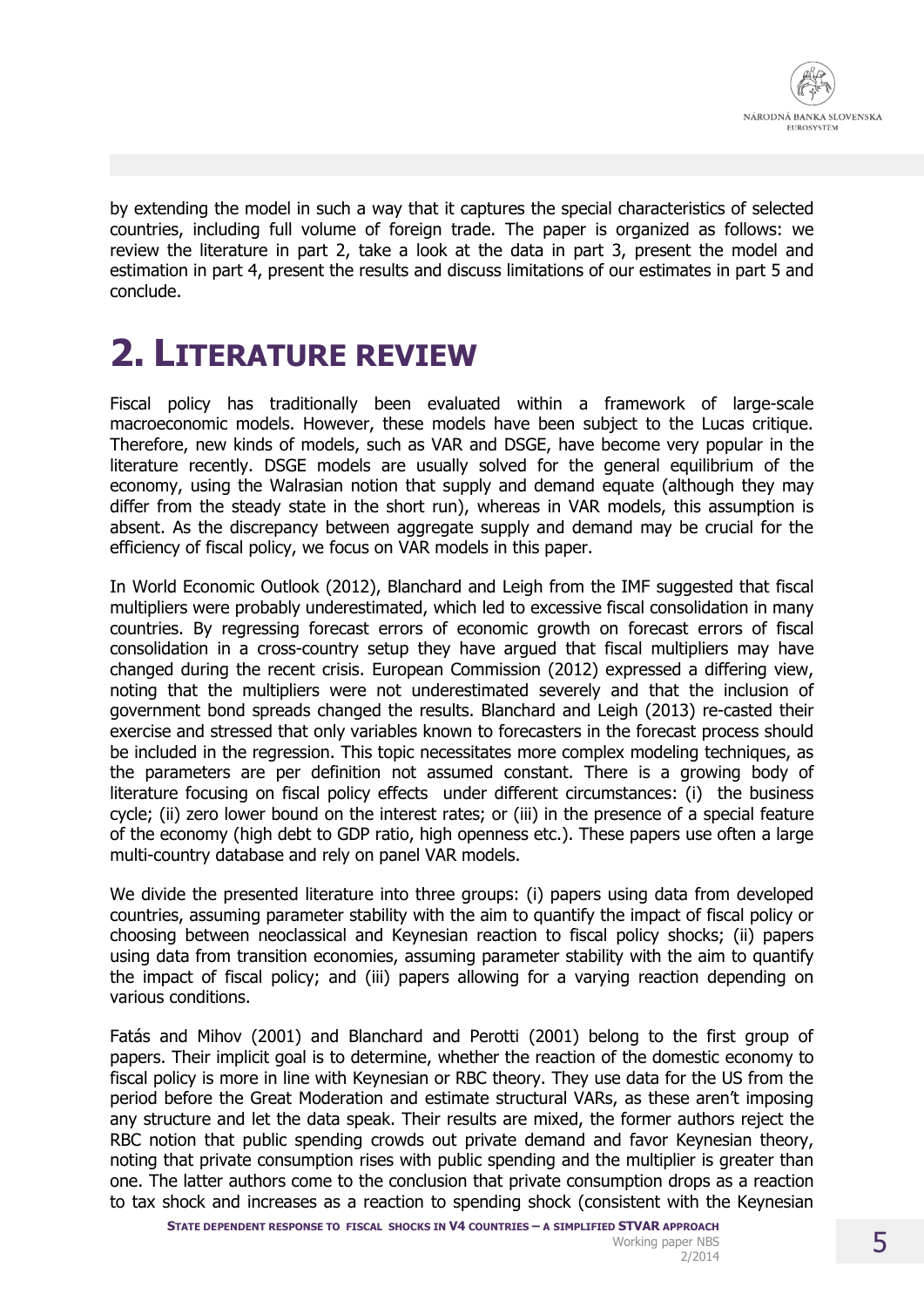

theory). The investment, however, drops after both types of fiscal shocks, which seems to be more consistent with the neoclassical theory.

Other studies use structural models to evaluate fiscal multipliers. Coenen et al (2012) study the fiscal stimulus in the framework of several models for the US and euro area, most of them being DSGE models. They find that the cumulative European multipliers are around unity for government consumption lasting 2 years conditional on no monetary accommodation. However, the cumulative multipliers range from 1 to 3, depending on a particular model, in the case of monetary accommodation. The multipliers are somewhat higher for the government investment as it has a positive supply effect. In general, the simulation results in this study reflect the neoclassical nature of the models used. Barell et al. (2012) simulate fiscal policy in many countries by means of NiGEM, a multicountry econometric model. Although the consumption function in the model is not derived from maximization of an intertemporal utility function, and thus, not leading to Ricardian equivalence, lower government spending crowds out components of GDP. This leads to multipliers below one for most countries. The results of the presented studies are thus quite mixed, but contrary to VARs that are more or less agnostic, the structural models impose implicit constraints that can influence the results.

The second group consists of studies, devoted especially to quantifying multipliers or other measures of the impact of fiscal policy on GDP in the post-socialist countries (large macroeconomic models were used for the evaluation of economic policy, including fiscal policy). Čolláková et al. (2013) evaluate the multipliers with a structural VAR. A one-percentof-GDP cut in government spending restricts GDP, approximately by 0.4 p.p. above the initial level in the long-run. Jemec et al (2011) analyze the Slovenian economy in a similar way. The resulting multipliers are positive for spending and negative for taxes in the short run, but are not significantly different from zero in the long run.

Ambriško et al. (2012) quantify the fiscal multipliers for the Czech Republic with a DSGE model. The model contains a wide variety of government expenditures and revenues, households that do not save (they thus behave more in line with the Keynesian theory) and explicit modeling of unemployment rate and associated benefits. The fiscal policy is determined by an estimated fiscal rule. Government investment has the highest multiplier, equal to 0.4 in the first year, spending only 0.2, as the former increases capacity. The multipliers for V4 countries are lower, perhaps due to convergence process and wide variety of supply and demand shocks, that increase the noise in the business cycle.

As the models with dual regimes of fiscal policy have more parameters and require more observations, the papers in the third group use large cross-country datasets (e. g. for OECD countries). The simplest way to allow for different effects of fiscal policy is to introduce indicator variables (or their interactions with dependent variables) or split the sample of a panel VAR model. Born et al. and Nickel and Tudyka (2013) apply the former approach, Ilzetzki et al. (2010) and Corsetti et al. (2012) the later one. The multiplier is higher under predeterminted exchange rate regime than under floating, higher in closed countries than in open countries, higher in countries with low debt then with high debt and higher in countries with high income (0.66) than with low income. Hebous and Zimmerman (2012) construct a global VAR for the original euro area countries. A common fiscal shock is defined by introducing simultaneous shocks to all countries. The effect of a common shock on output is greater than a domestic shock for most of the countries, although it lasts shorter. The size of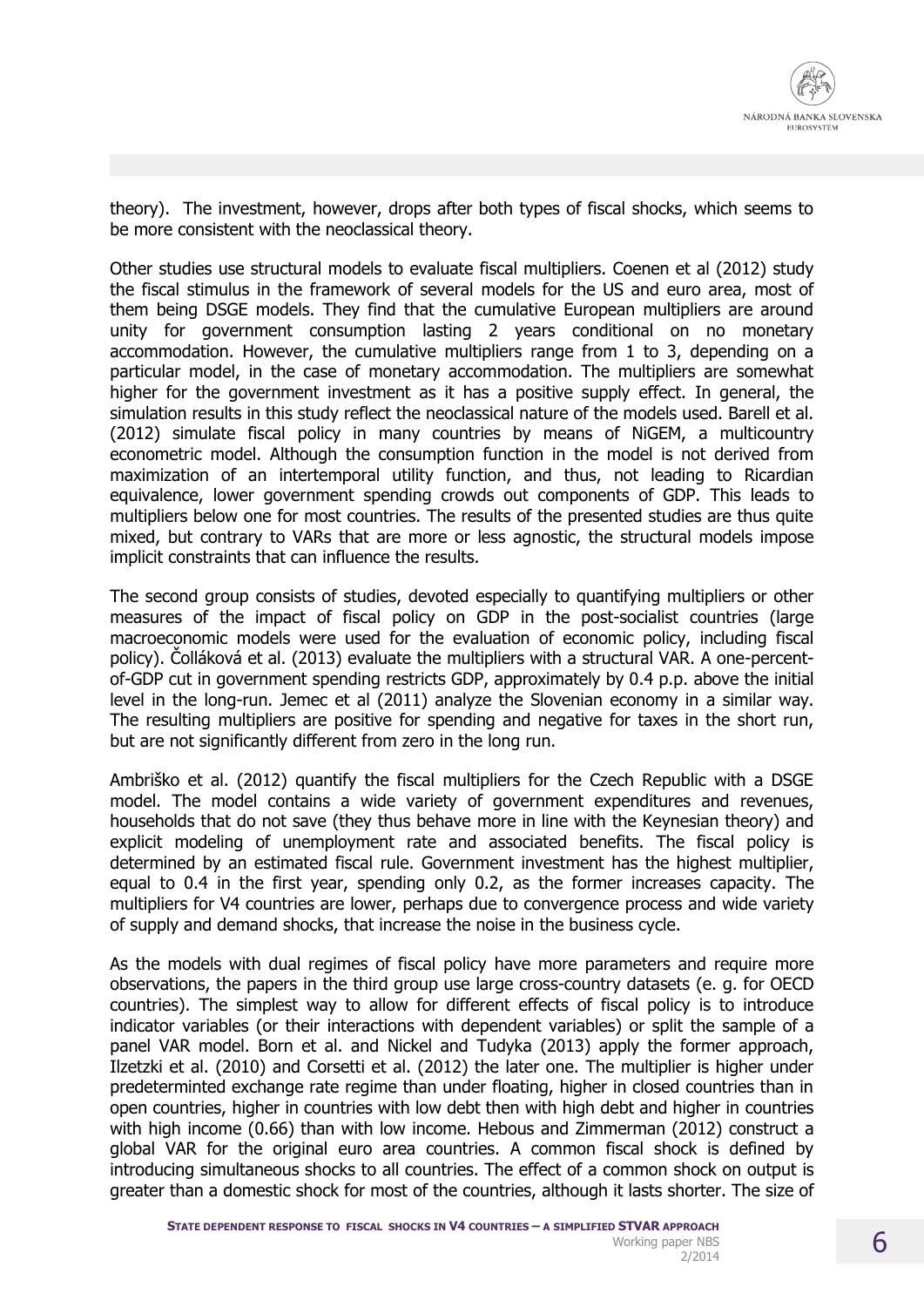the fiscal multiplier, when the monetary policy is constrained by zero lower bound, has been studied with structural models in Hall (2009) and Christiano, Eichenbaum and Rebello (2011) with the result that the multiplier is well above one in such situations. The assumption that parameters of a VAR change abruptly depending on an indicator variable can be formalized within a threshold VAR (TVAR). Afonzo, Baxa and Slavík (2011) use threshold VAR methodology for evaluating the fiscal policy as a function of financial stress for several developed countries. They find that fiscal multipliers are positive and non-linear, that financial stress lowers GDP growth and worsens fiscal position and that multipliers are greater in current crisis.

Rather than splitting the sample, weights for distinct sets of parameters can be introduced in the model, allowing for a smooth behavior of the system. Auerbach and Gorodnichenko (2012a) study the effect of fiscal policy in OECD countries (including V4) in a panel setup. They estimate a smooth transition VAR (STVAR) model, where the vector of dependent variables (government spending, taxes, GDP; all in log levels) is a function of its lagged values with two sets of parameters, one for recessions and one for expansions. It has the advantage of estimating two sets of parameters without splitting the sample. They find that the multipliers reach up to 0.5 during expansions and are negative in the long run, whereas they peak at around 2.5 in recessions and flatten at 2.3 in the long run. This is more consistent with traditional Keynesian theory rather than New Keynesian one. In a newer paper, the authors study the effect of spillovers of fiscal policy of the trading partners of a particular country on its GDP. Their approach assumes that fiscal shocks in a country are propagated by exports from a country rather than by imports into a country, what seems to be the case of Slovakia. As a further step, they are introducing two sets of parameters, like in their previous paper. The results confirm highly positive multipliers from spillovers in recession and negative in expansion. Apart from the former, they let the parameters vary according to the exchange rate regime. Resulting multipliers are higher for floating exchange rates.

In general, considerably rich evidence in papers presented in this section lead to the conclusion that the effects of fiscal policy depend significantly on many aspects of the state of the economy. However, the use of a big dataset of many countries with common, relatively simple model that fits all leads to an implicit assumption that the special features of countries can be neglected. V4 countries are to some extent specific among the OECD countries, due to their very high openness to trade and ongoing convergence process. Some of the presented papers include data for V4 countries in their sample, but it is unclear, how important these countries are for the general results and more importantly, whether the results hold for V4 countries alone. This paper is an experiment to detect the state dependency of reactions to fiscal shocks in this group of countries that have many common features.

# **3. DATA**

We have used mostly national accounts statistics (GDP, exports, imports and general government consumption), nominal exchange rates and CPI indices for the V4 countries and the euro area for computing the real exchange rates. National accounts data were seasonally adjusted by X11 method using rolling window.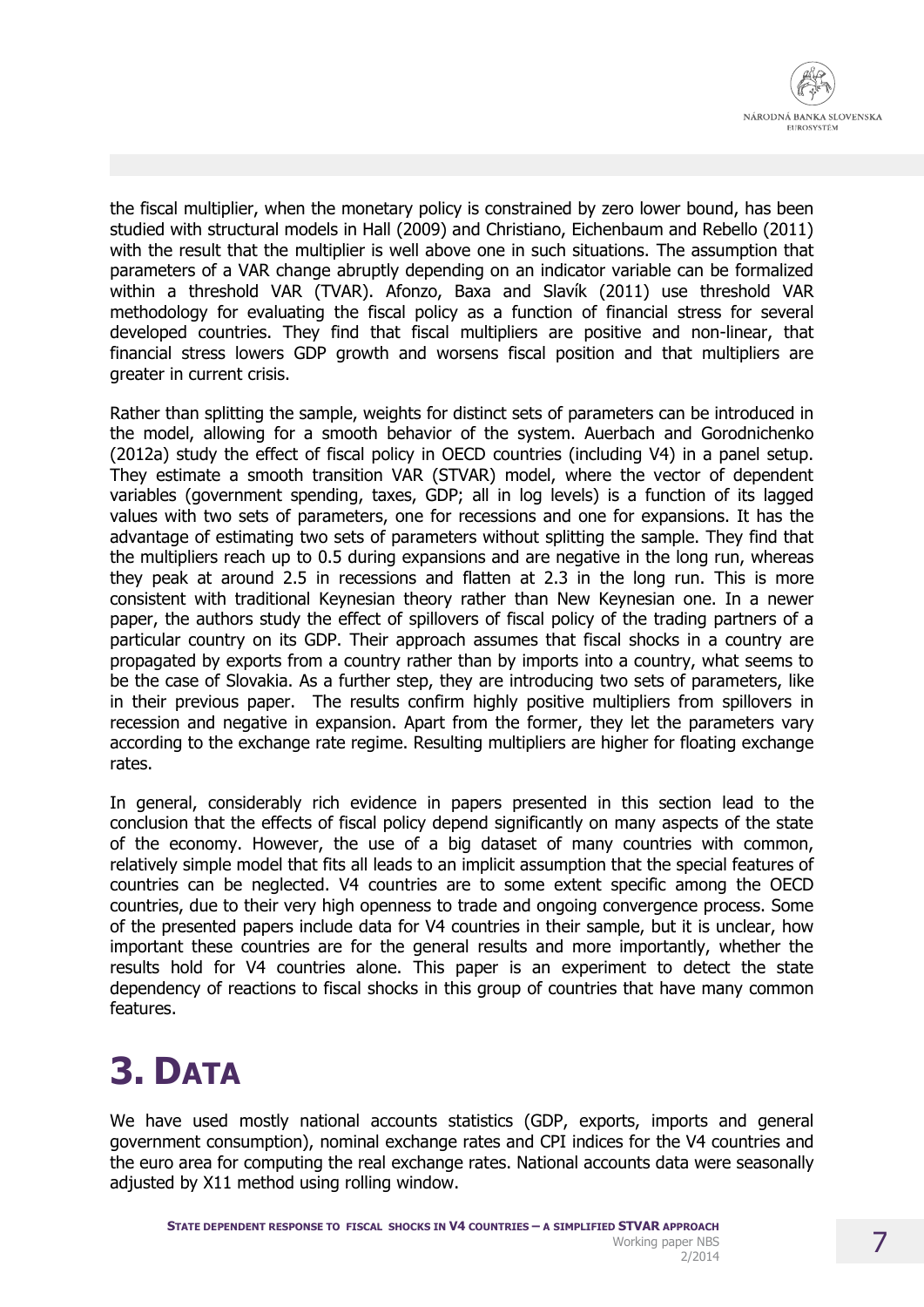

The output gap was computed by subtracting a linear trend from the seasonally adjusted GDP data expressed in logs. We explored the possibility of using an HP filter, but a considerable part of the variability linked to policy shocks (for example expansionary policy in Slovakia before 1998) would be captured by trend rather than by cyclical component.

There were permanent shifts in the ratio of government spending to GDP, corresponding to various consolidation measures and the resulting series were in some sense heterogenous. Thus, government spending was used as differences to logarithms.



Source: own computations Note: Net exports are defined as a fraction of GDP





Source: own computations Note: Net exports are defined as a fraction of GDP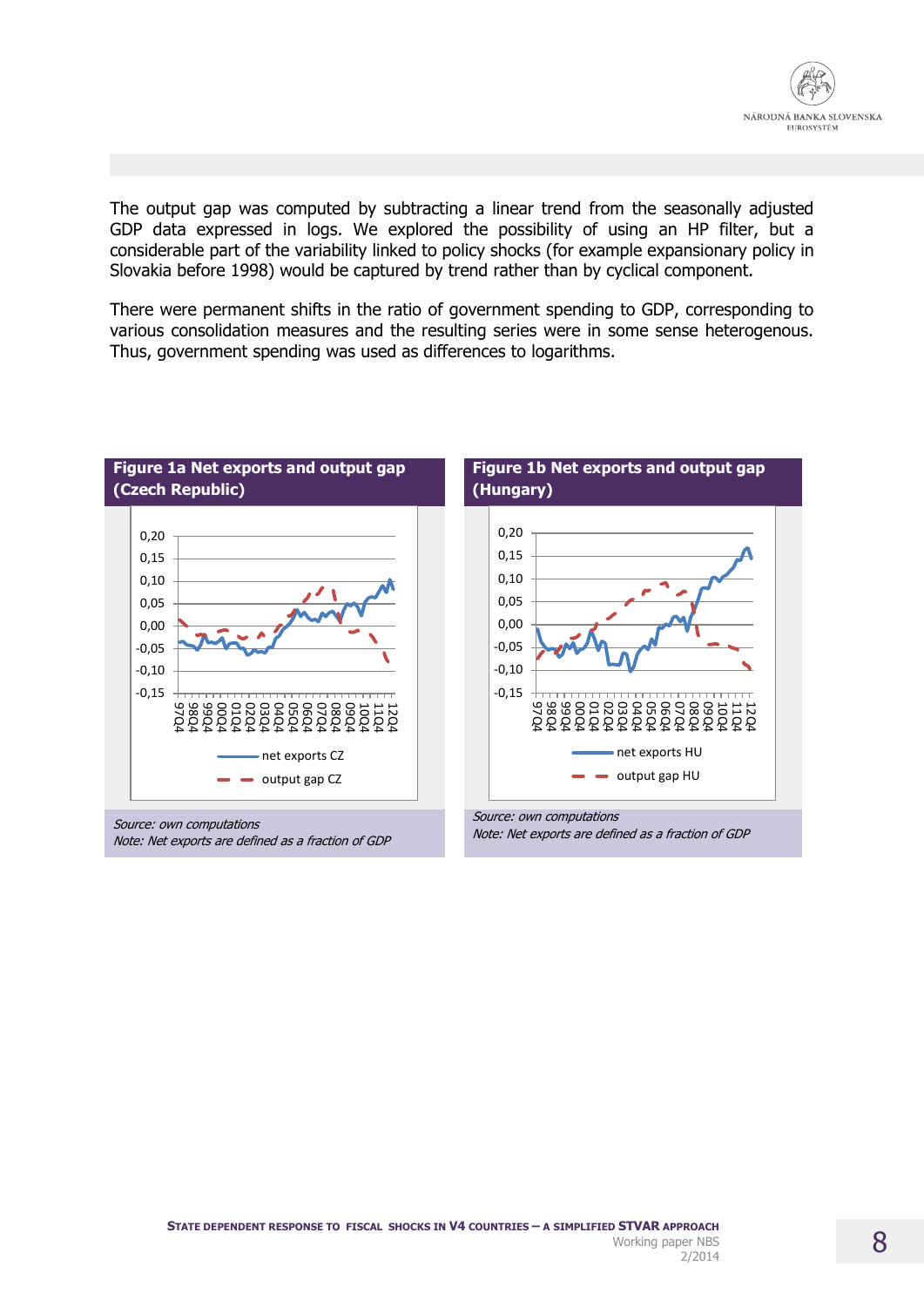



The nominal exchange rate was defined as a number of units of domestic currency per one euro, thus it increases when domestic currency depreciates. We first calculate the log real interest rate as

$$
RER = \log \frac{1}{NER} \frac{P}{P^*}
$$
 (1)

where P<sup>\*</sup> is the consumer price index in the euro area. We subsequently extract linear trend from the series and use the deviations from this trend for estimation purposes.

Net exports, output gap, and the real exchange rate are assumed to be stationary. The argument behind this assumption is that these series are reverting to their respective trend values and their cyclical components are reverting to zero. They may be however highly autocorrelated.

### **4. THE MODEL**

VAR models are an agnostic description of the dynamics in the vector of dependent variables. Contrary to structural econometric models, they do not impose any overidentifying restrictions. Such restrictions are often rejected by data, due to a bias in the true relations between variables. To retain this advantage, but still allowing the model responses to depend on the state of the economy, we could possibly have split the sample according to a certain criterion (e.g. presence of a recession) in two subsamples and estimate two separate models (see Iltzetzki 2010). Alternatively, TVAR methodology allows for abrupt changes in parameters only, similarly as splitting the sample. However, if a minor change causes the separation criterion to switch between true and false, behavior of dependent variables would change abruptly (e.g. if the output gap drops below zero). To allow for richer dynamics of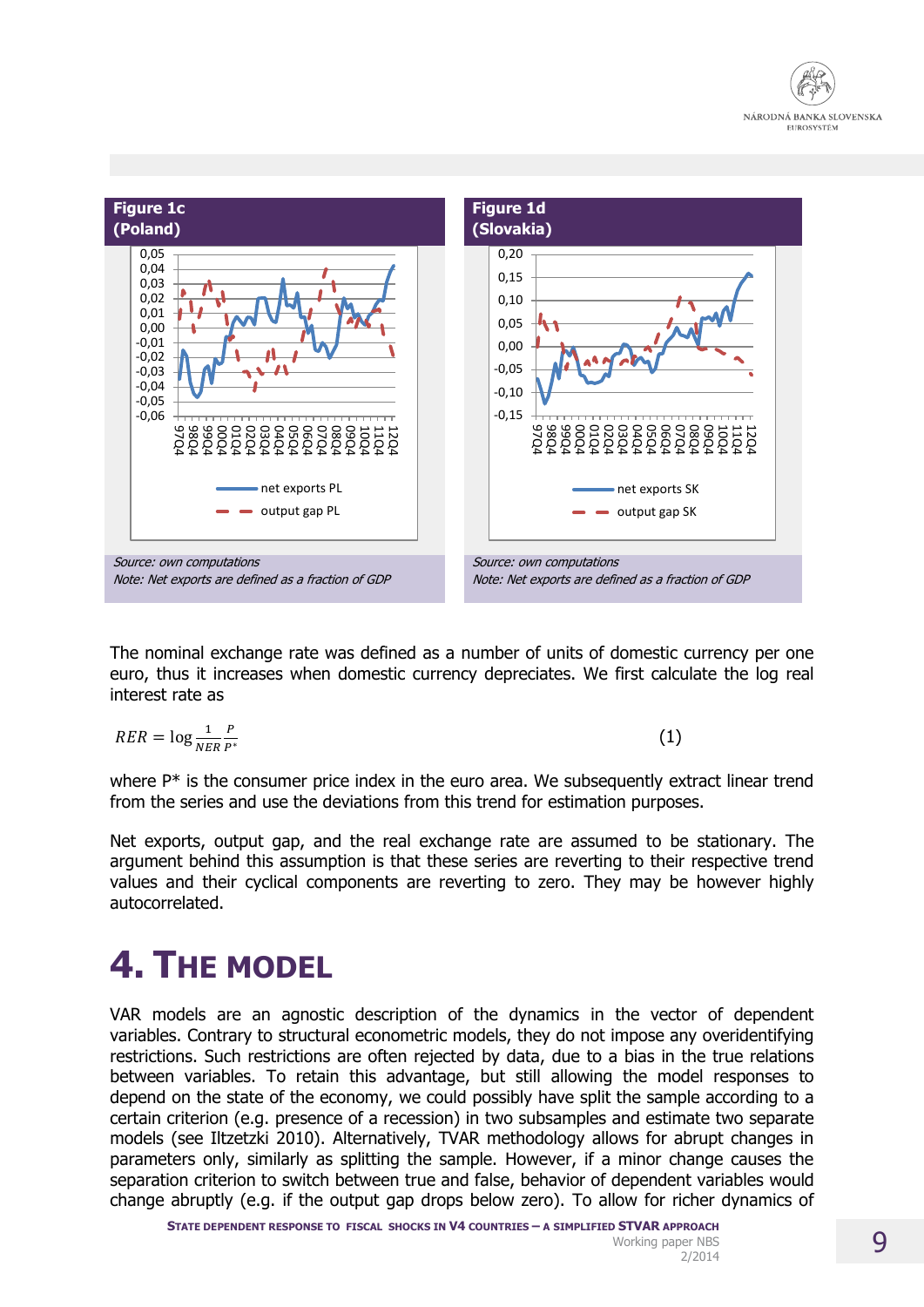

the parameters, we could use the time varying parameters approach, but our number of parameters is insufficient for that.

To allow for gradual rather than abrupt transition between the two regimes Auerbach and Gorodnichenko (2012a) adopted the assumption that the dependent vector behaves according to a mixture of two VARs (one for expansion and one for recession) with their weights being continuous functions of the lagged output gap. Changes in output gap amend both the weights and the behavior of the system allowing for smooth transition from one regime (parameterized VAR) to another. If the output gap is equal to zero, both weights are equal. The derivative of the weights with respect to output gap at zero determines the speed of the transition. If the speed is high, the model has similar dynamics as the model used by Iltzetzki (2010). The more the speed approaches zero, the less does the output gap determine behavior of dependent variables. In such case, a simple VAR would be appropriate. In case the derivative is significantly different from zero, but not too distant, the system evolves rather smoothly, also when the output gap intersects with zero.

This system is described following Auerbach and Gorodnichenko (2012a)

$$
X_t = [1 - F(z_{t-1})] \prod_E(L) X + F(z_{t-1}) \prod_R(L) X + u_t
$$
\n(2)

where the weights F follow logistic function of a recession indicator z. The resulting nonlinear system is then transformed into a series of linear equations (using the weights derivatives with respect to output gap), from which the optimum is selected.

Vector of dependent variables X consists of net exports, government spending, output gap and real exchange rate. We exploit the possibility to define new variables for known value of weight  $F(z_{t-1})$ :

$$
[1 - F(z_{t-1})]X = X_E
$$
\n
$$
(3)
$$

and

$$
F(z_{t-1})X = X_R
$$
 (4)

so that

j

$$
[1 - F(z_{t-1})] \prod_E(L)X + F(z_{t-1}) \prod_R(L)X = \prod_E(L)X_E + \prod_R(L)X_R.
$$
 (5)

This substitution yields a linear version of (1) for a given weight  $F(z_{t-1})$ . The weight itself is a logistic function of output gap  $z_t$  with a parameter  $\gamma^2$ :

$$
F(z_t) = \frac{1}{1 - \exp(\gamma z_t)}\,. \tag{6}
$$

The parameter γ expresses qualitative behavior of the model. The following three distinct situations are possible:

 $\gamma \approx 0$  weights are close to 0.5 and the model collapses to a simple VAR.

**STATE DEPENDENT RESPONSE TO FISCAL SHOCKS IN V4 COUNTRIES – A SIMPLIFIED STVAR APPROACH**  <sup>2</sup> Note that this is a recession indicator; it rises above 0.5, when  $\gamma_t$  is less than zero.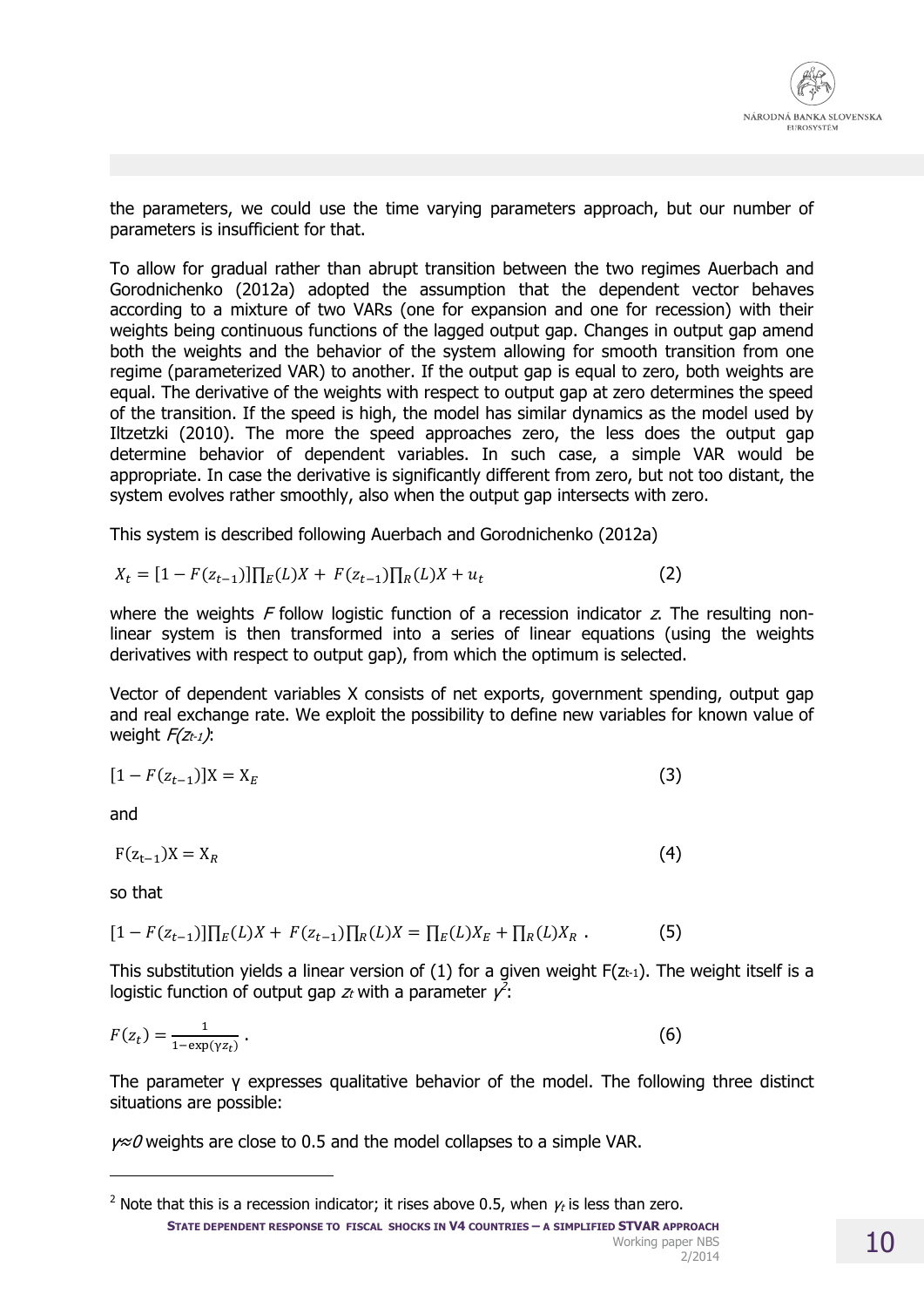

 $\gamma$ >0 weights move continuously in the interval (0.05, 0.95) according to the output gap. There are two regimes and the system transits smoothly between states dominated by expansion or recession. The system is always a convex combination of the two polar cases that do not exist separately.

 $\gamma$ >>0 weights are either zero or one, so that the weights *de facto* select observations and group them into two separate estimators. Two distinct regimes are present; switching abruptly. The polar cases of expansion and recession alternatively drive the system. The dynamics of the model is similar to that of Iltzetzki (2010).

The model allows for smooth transition between regimes, as noted by Auerbach and Gorodnichenko, but it encompasses simpler hypotheses as well.

Contrary to Auerbach and Gorodnichenko, we assume that the covariance matrix of  $u_t$  is constant, since the residuals in our model do not depend on the weights F(.) explicitly:

 $Var(u_t) = \sum$ ) =  $\sum$  (7)

We have transformed the non-linear model into a group of linear models, among which the optimal model was found using one-dimensional grid search across  $\gamma$ . In every step of the grid search, we defined the value of  $\gamma$ , computed the weights  $F(r)$  and the weighted variables and estimated the model. The dependent vector is a linear function of the weighted variables so that pooled weighted least squares could be used. Every model consists of four separately estimated equations. We evaluated the combined fit of the model for every value of γ and have chosen the maximizing value of γ and parameters of the corresponding linear estimates as the optimum estimator of the parameters of our model.

We then arranged parts of the resulting equations into models (for expansion and recession) with explicitly expressed shocks analogous to residuals. We computed the heuristic impulseresponse functions as the reactions of the system to transitory shocks. As these functions correspond to the IRF from the reduced form VAR, we identified the VAR with the Cholesky decomposition and transformed the IRFs by multiplying them with the transformation matrix computed from the covariance matrix of the errors from the estimation, assuming for simplicity that the transformation matrix is the same in the two regimes. We ordered the variables as follows: net exports, government spending, output gap and real exchange rate. Finally, we transformed the structural heuristic impulse-response functions into fiscal multipliers. Detailed description of the estimation procedure is in the Appendix.

# **5. THE RESULTS**

The combined R<sup>2</sup> is constant for small  $\gamma$  and then takes a U-shape. Very high values of  $\gamma$ imply practically binary weights resulting in two distinct regimes switching abruptly, rather than smoothly transiting in the form of convex combination with smooth weights. There is an abrupt change in behavior when the actual output drops below the potential output, so that the efficiency of the fiscal policy changes already in small recessions.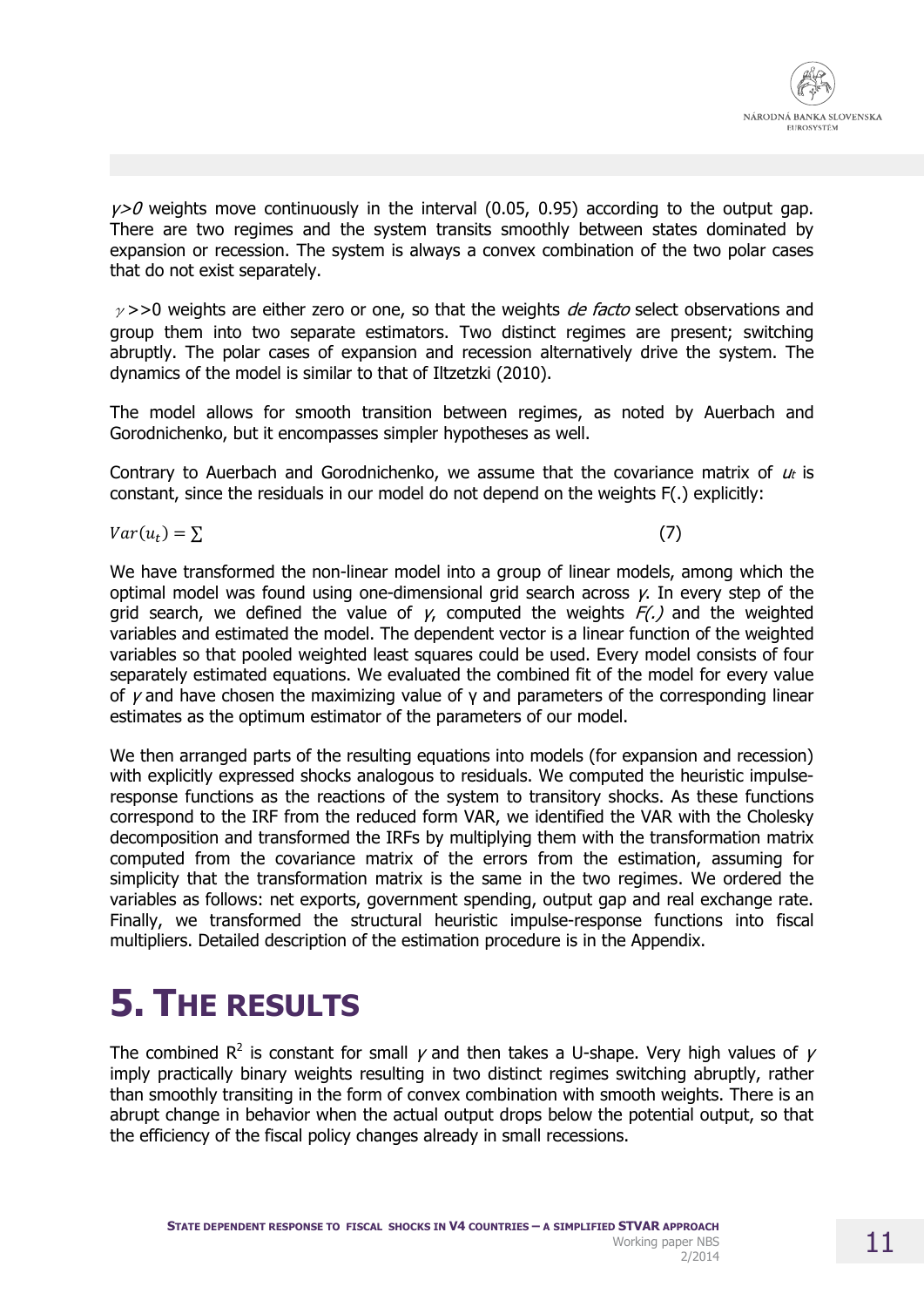



Figures 2a and 2b depict the structural impulse response function for a government spending shock lasting 6 quarters. These shocks are based on simulating the increase by  $10^{-4}$  in the dependent variables and eliminating their correlation, as described in the annex, step 8. For government spending, there is little difference, i.e. spending overshoots shortly to the downside and then there is a residual increase converging to zero.

Much more interesting results are obtained for the output gap. While in expansion it is gradually increasing to peak at six quarters to return to zero in longer-term, in recession it does not fade out and rises even as government spending returns to its pre-shock value. Although steadily rising output is partly result of non-stationary nature of the estimated model, it is evident that the effect of government spending remains positive while the government spending reaction to the temporary shock fades out. Furthermore, we find that the slope attached to the reactions of output in recession is steeper than the one in expansion.

Figure 3 shows the fiscal multiplier computed according to the heuristic impulse response specification (see annex 11a and 11b). The multipliers are similar in nature to the structural heuristic IRF. In expansion, the multiplier grows from 0.2 to the maximum of 0.84 after 6 quarters, followed by gradual decline to zero. On the contrary, in a recession the multiplier continuously rises across time, reaching 1.0 after 4 quarters to even speed up later on, exceeding 5.0 in 5 years. Even if we discard the last year as not fully reliable due to nonstationarity of the model, we still get a message consistent with Auerbach and Gorodnichenko (2012a), namely that multipliers may be well above 2 in recession, while converging to zero in expansion.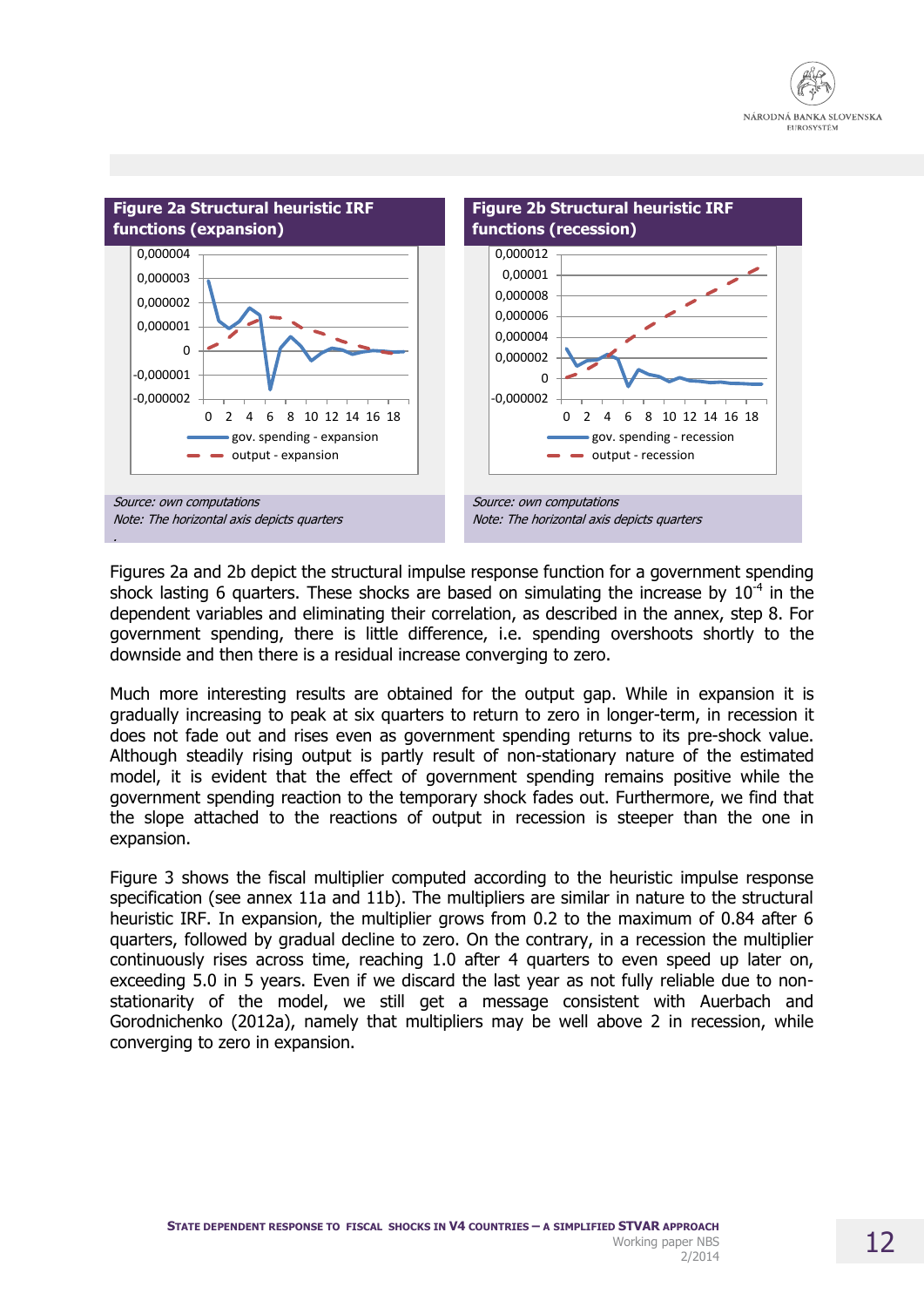



Note: Quarters are on horizontal axis

In order to pursue the main goal of the study to analyze V4 countries separately rather than in a bigger and more heterogeneous group of countries, we had to make certain compromises.

In all V4 countries, the convergence process is still ongoing. As a result, output is often subject to large economic policy and market shocks. This translates into heterogeneous nature of the business cycle and output gaps. We tried to offset this by including the net exports and real exchange rate in our model (widening its information set), since these factors often accumulate disequilibria and cause disruptions when the accumulation stops.

A drawback of our model is caused by using the output gap both as a control variable (in weights) and dependent variable. The problem arises from the construction of variables  $X_{E}$ and XR. The output gap was an autocorrelated but mean reverting series originally. In our The estimation with a high value of γ effectively split the series into two truncated series and changed its nature, because it introduced a regime change associated precisely with observations completing the mean reversion. This increased the autocorrelation of output gap and as a result, instead of a stable model, we worked with two models, of which at least one was unstable (potentially leading to explosive cumulative IRFs). We thus conjecture that the instability is an artifact of our estimation procedure and the output gaps are highly autocorrelated but stationary. We tried to alleviate this using the output gap in weights and difference of log output in endogenous vector, but the resulting model did not fit our hypothesis and had to be rejected. Similarly, we could not use the GDP growth rate as a control variable, because there were too few observations with negative GDP growth rate. Other variables, such as debt to GDP ratio differed between countries and we would mix up country effects and control variable effects if we used them. We are aware that our approach is not perfect, but it is the best compromise we were able to achieve.

Our choice of the functional form of government spending is not in line with other variables that are in the gap form. We have tried using the ratio of government spending to output in the endogenous vector, but the resulting model was not interpretable from the economic point of view. Therefore, our results are not robust and need to be interpreted with possible margin of error.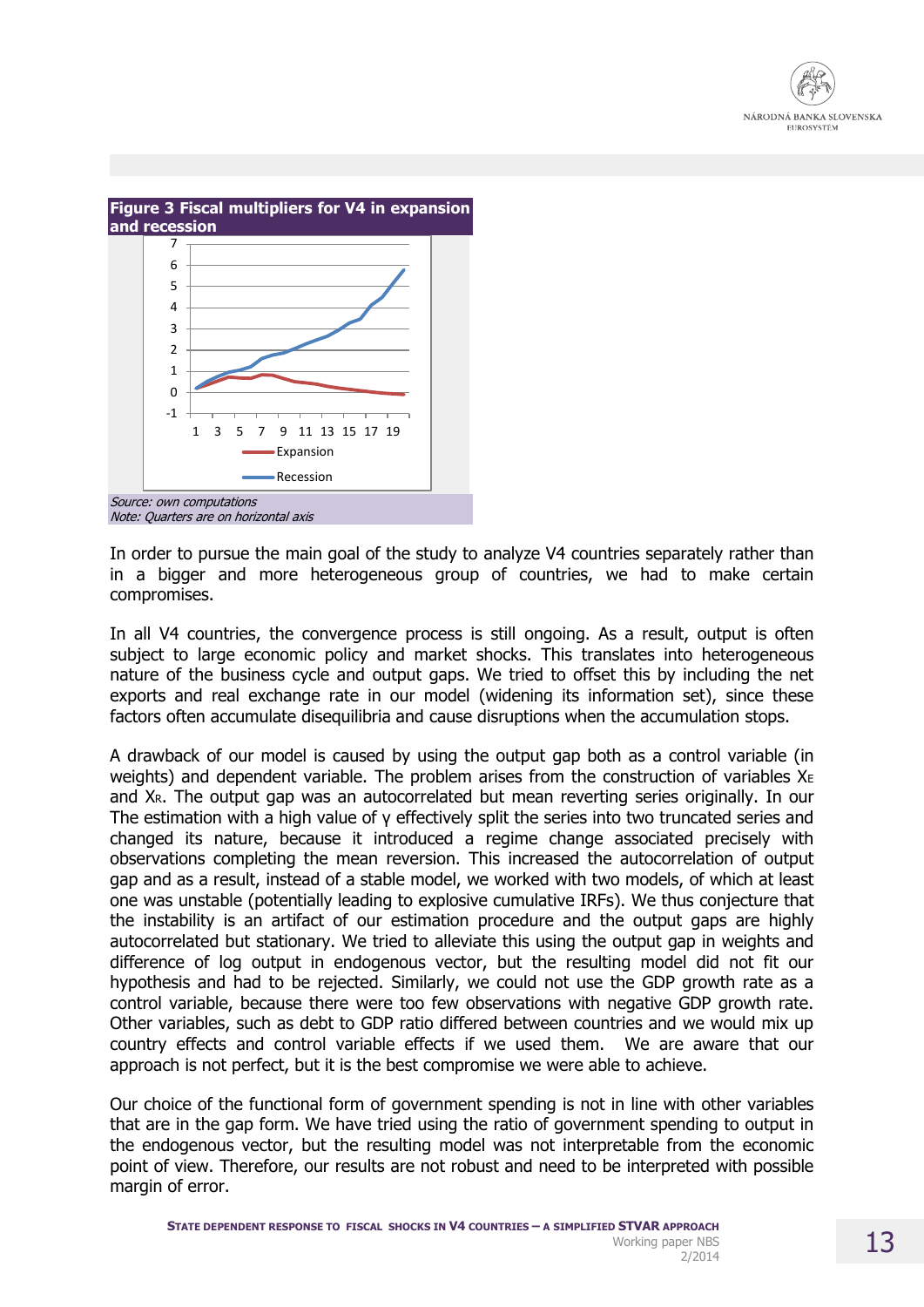

We have computed a separate model for every country originally, but the results had very large variability and were negatively affected by a low number of observations. The results were very sensitive to changes in specification as well. Therefore, the decision to use a pooled estimator was made.

The financial crisis, beginning in 2009, led to a sharp and relatively sustained drop of output in several European countries. A question may arise, whether the detected state dependence of fiscal policy does not simply reflect the change in the business cycle since 2009. This is not likely, as the V4 countries recovered from the recession quite fast (Poland even wasn't in a recession). The growth of potential output may have decreased since 2009, but the output surpassed pre-crisis level and continues growing. From a technical perspective, truncating the sample before the crisis would lead to a relatively large loss of observations, especially in the recession regime, and the problems of our model would get more pronounced.

Despite these drawbacks, we consider worthwhile to analyze V4 countries, as this diminishes the likelihood that the multipliers are constant and their state-dependence was detected only due to pooling V4 countries with other countries, not sharing their structural characteristics. Due to the limitations, however, results would benefit from further cross-checking when new data becomes available or by applying different method to detect state dependency of fiscal multipliers in studied countries. It is encouraging that our estimates of fiscal multipliers in expansion and recession are broadly comparable with those of Auerbach and Gorodnichenko. Our results support the assertion that the V4 countries are not outliers in the OECD dataset, when this dataset is used for fiscal policy evaluation.

# **6. CONCLUSION**

Current challenging economic environment being in place, there is renewed interest in quantifying the effects of fiscal policy under non-standard circumstances. As Ilzetzki (2010) and Auerbach and Gorodnichenko (2012a) show for large multi-country datasets, fiscal multipliers indeed depend on the phase of the business cycle  $-$  being higher in recessions than in expansions.

The V4 countries are transition countries, i.e. still subject to the convergence process. They are highly open and export driven economies. Because of less developed financial markets, interest rate plays less important role then the exchange rate in monetary policy conduct compared to the advanced economies.

In order to capture the specifics of fiscal policy effects in converging economies we have used a simplified STVAR approach, based on Auerbach and Gorodnichenko, to explore the fiscal multiplier for V4 countries. Compared to the cited paper, we extended the model to capture special country characteristics. The dependent variable vector includes net exports, government spending, output gap and real exchange rate. We allow for two separate regimes for expansions and recessions as well as their convex combination.

We confirm the existence of two regimes, although we find transition between the regimes being abrupt rather than smooth in our system. The heuristic impulse-response functions of output to fiscal shock differ significantly in expansion and recession. Transforming these impulse-response functions into scenarios, we have computed fiscal multipliers. We find that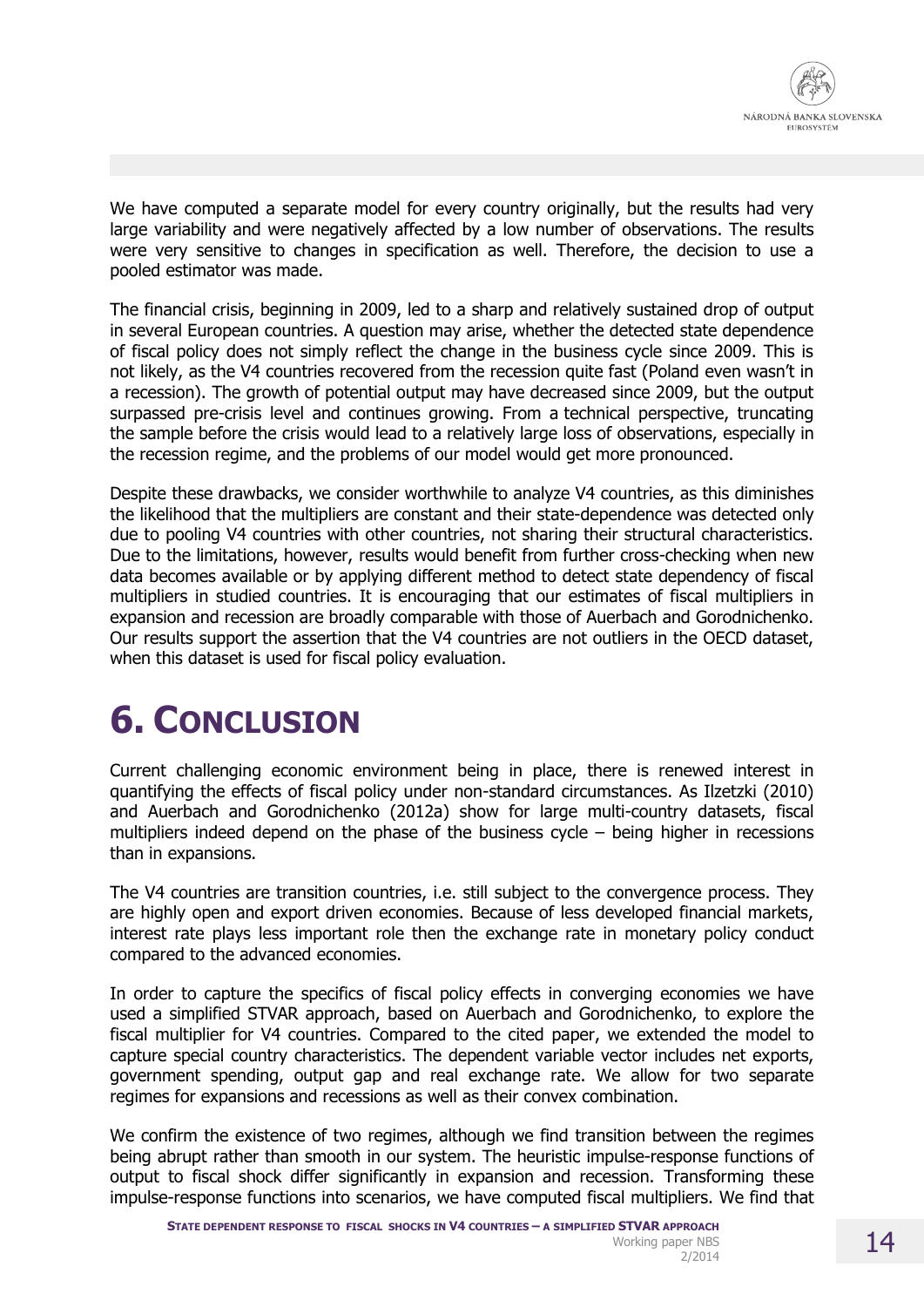

in expansion, the multipliers peak below unity and decrease gradually to zero, while in recession, the multiplier grows faster than in expansion and keeps rising steadily also in longer-term (to well above 2.0).

Due to atypical nature of the business cycle in these countries and limited number of observations, certain compromises had to be taken. When having observed more completed business cycles and with growing number of available observations in future, we will be able to improve the model further to make more specific conclusions.

# **LITERATURE**

Afonso A., Baxa, J., Slavík, M.:. ["Fiscal developments and financial stress: a threshold VAR](http://ideas.repec.org/p/ise/isegwp/wp112011.html)  [analysis,](http://ideas.repec.org/p/ise/isegwp/wp112011.html)" [Working Papers Department of Economics](http://ideas.repec.org/s/ise/isegwp.html) 2011/11, ISEG - School of Economics and Management, Department of Economics, University of Lisbon, 2011

Ambriško, R. et al.: Assessing the Impact of Fiscal Measures on the Czech Economy, Working paper 15, ČNB, Praha, 2012

Auerbach, A. J. and Gorodnichenko, Y.: Measuring the Output Responses to Fiscal Policy, American Economic Journal: Economic Policy, American Economic Association, vol. 4(2), pages 1-27, May 2012a.

Auerbach, A. and Gorodnichenko, Y.: Output Spillovers from Fiscal Policy, NBER, Cambridge, 2012b

Barrell, R., Holland, D. and Hurst, I.: Fiscal Consolidation, Part 2. Fiscal Multipliers And Fiscal Consolidations, Working Paper No. 933 OECD Economics Department, 2012

Benčík, M.: "Analyzing the Path of Slovakia towards Monetary union by means of a Multiequation gap model", in: Mathematical Methods in Economics, 23-th international conference, University of Hradec Králové, Hradec Králové, 14. – 16. September 2005

Blanchard, O. and Leigh, D.: Growth Forecast Errors and Fiscal Multipliers, IMF Working Paper WP/13/1, IMF 2013

Blanchard, O. and Perotti, R.: An empirical characterization of the dynamic effects of changes in government spending and taxes on output, MIT and NBER, 2001

Born, B., Jueßen, F. and Müller, G. J.: Exchange rate regimes and fiscal multipliers, without indication of the publisher and place of publishing, 2012

Christiano, L., Eichenbaum M. and Rebelo, S.: When Is the Government Spending Multiplier Large? Journal of Political Economy, 119(1), 2011, pp. 78–121.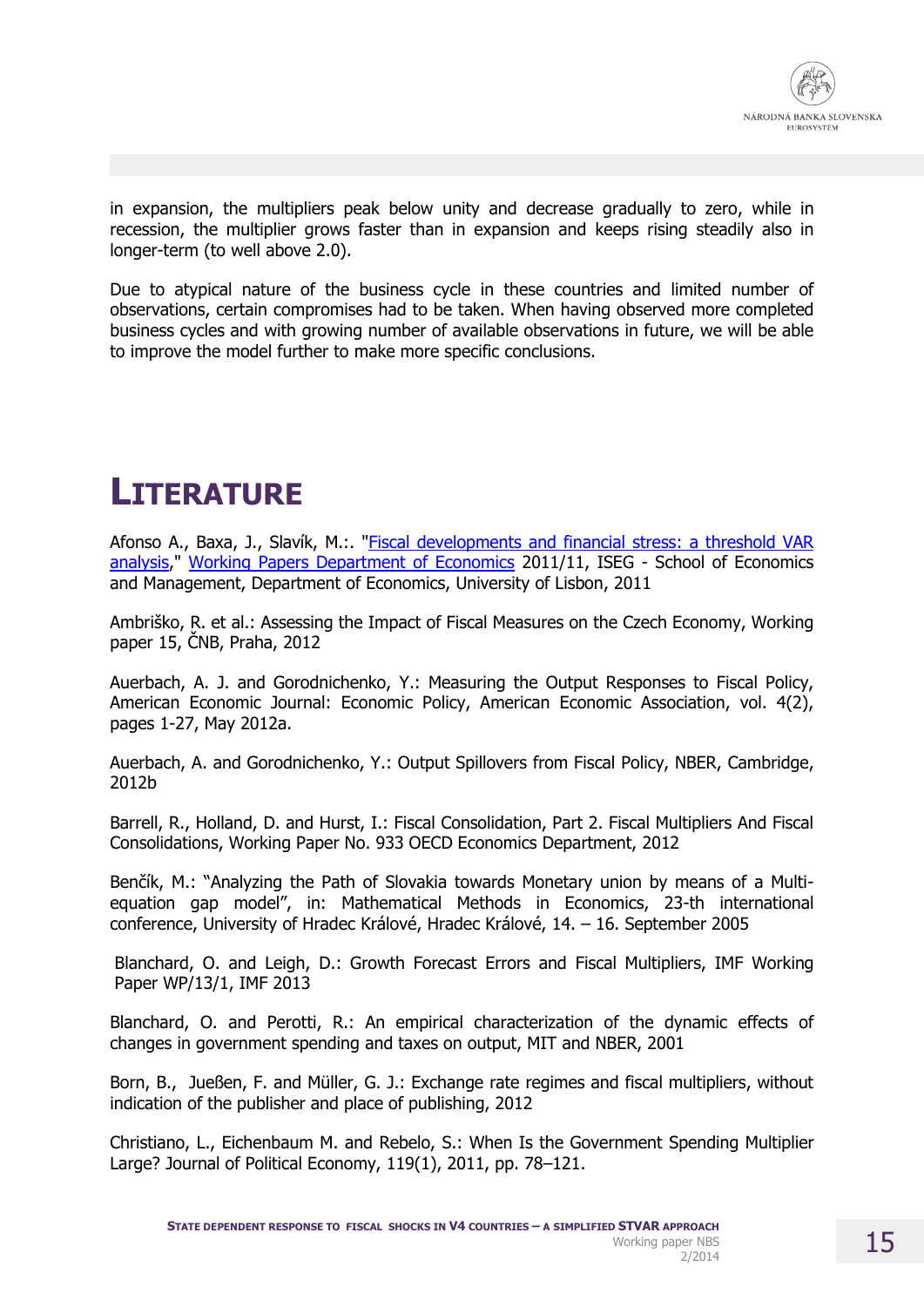

Coenen, G. Erceg, Ch., J., Freedman, Ch., Furceri, D., Kumhof, M., Lalonde, R., Laxton, D., Lindé, J., Mourougane, A., Muir, D., Mursula, S., Roberts, J., Roeger, W., de Resende, C., Snudden, S., Trabandt, M., in't Veld, J.: Effects of fiscal stimulus in structural models, American Economic Journal: Macroeconomics, Vol. 4, No. 1, January 2012, pp. 22-68.

Corsetti, G., Meier, A. and Müller, G. J.: What Determines Government Spending Multipliers?, IMF Working paper WP/12/150, IMF, 2012

Čolláková, V., Machlica, G., Melioris, L., Pécsyová, M., Šrámková, L.: Ako veľmi bolí konsolidácia, Analýza vplyvu fiškálnej politiky na rast HDP na Slovensku, IFP MF SR, Bratislava, 2013

Fatás, A. and Mihov, I.: The Effects of Fiscal Policy on Consumption and Employment: Theory and Evidence, INSEAD and CEPR, 2001

Forecast errors and multiplier uncertainty, Box 1.5 in autumn 2012 forecast, European Commission , [http://ec.europa.eu/economy\\_finance/eu/forecasts/2012\\_autumn/box\\_af12\\_-](http://ec.europa.eu/economy_finance/eu/forecasts/2012_autumn/box_af12_-_multipliers_en.pdf) [\\_multipliers\\_en.pdf](http://ec.europa.eu/economy_finance/eu/forecasts/2012_autumn/box_af12_-_multipliers_en.pdf)

Hall, R. E.: By How Much Does GDP Rise if the Government Buys More Output? NBER Working Paper 15496, NBER, Cambridge, 2009

Hebous, S. and Zimmerman, T.: Estimating the Effects of Coordinated Fiscal Actions in the Euro Area, CESifo, 2012

Ilzetzki, E., Mendoza E. G., and Végh C. A., 2010. "How Big (Small?) are Fiscal Multipliers?" NBER Working Papers 16479

Jemec, N., Kastelec, A. S. and Delakorda, A.: How do Fiscal Shock Affect the Macroeconomic Dynamics in Slovenian Economy, Banka Slovenije, Ljubljana, 2011

Nickel C. and Tudyka A.: Fiscal Stimulus in Times of High Debt, Reconsidering Multipliers and Twin deficits, ECB Working Paper Nr. 1513, ECB, Frankfurt am Main, 2013

World Economic Outlook, October 2012, Coping with High Debt and Sluggish Growth, IMF, 2012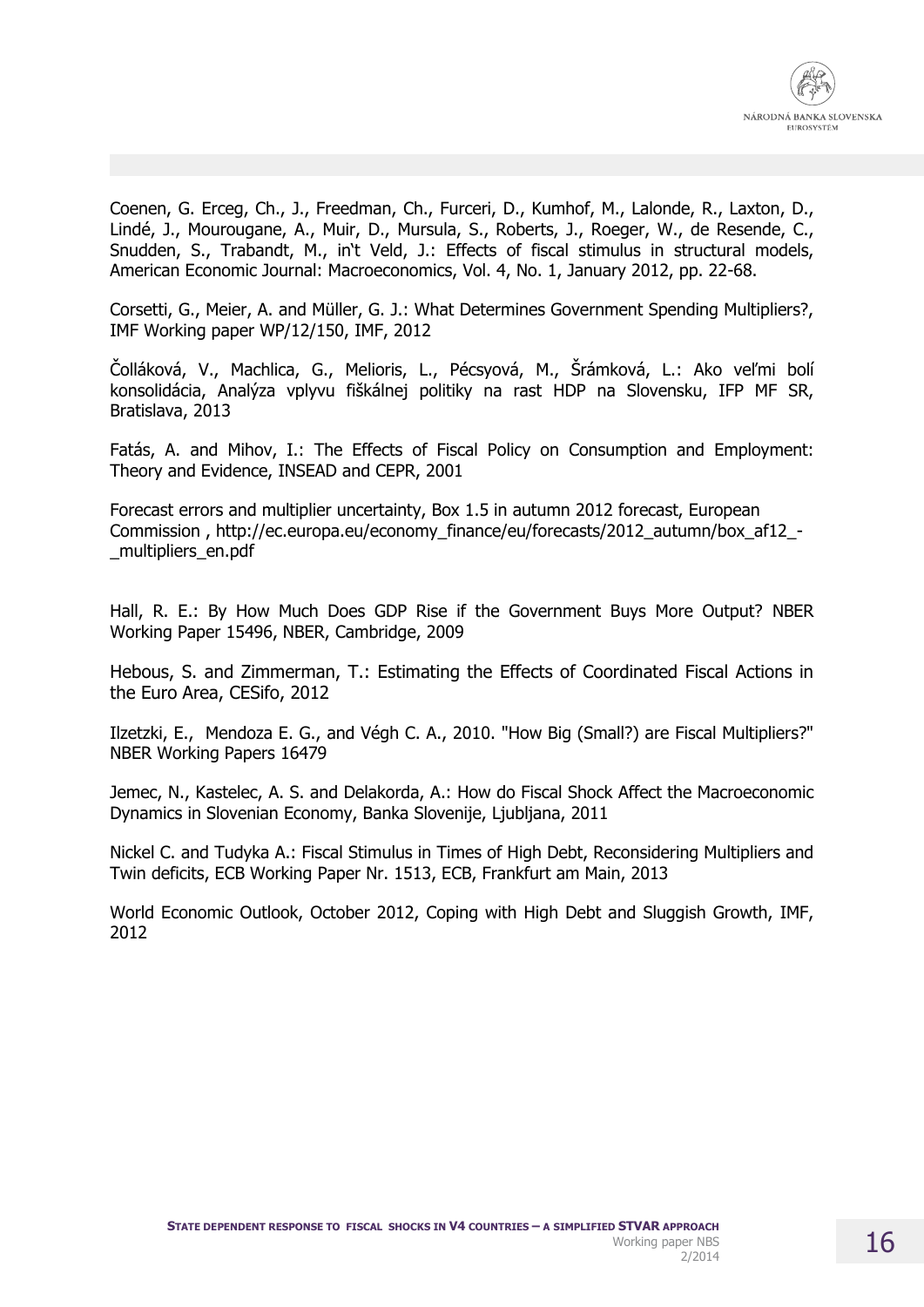

### **ANNEX: DETAILS OF THE ESTIMATION**

We programmed a macro in E-views for carrying out the following calculations. Accessing the impact of fiscal policy consists of several steps; some of them are repeated in a cycle. Before the main calculations, we transformed the data from database as described in part about data. Further steps follow:

1. We defined scalars v<sub>max</sub> and RSOWA<sub>max</sub> and set their values to zero

We should explore values from zero to plus infinity for γ ideally. The model, however, is subject to perfect multicolinearity for  $y = 0$ . On the other hand, it is evident from the logistic function that for sufficiently large γ, weights become binary (except for output gap equal exactly zero). Thus, we have chosen a sufficiently small value as a starting point and sufficiently large value ensuring that the weights are binary (except for a few observations) as the cutoff. The values of γ were computed according to the formula:

$$
\gamma_i = 2^{-7} \times 2^{0.1i} \qquad \text{for } i = 1 \text{ to } 200 \tag{8}
$$

 $\overline{a}$ 

We thus repeated the steps 2 to 4 in 200 iterations for different γ.

- 2. We computed weight from y and output gap according to (6) and variables  $X_E$  and  $X_R$ according to (3) and (4), using the whole vector X.
- 3. We regressed net exports on lagged values of  $X_E$  and  $X_R$  (lags 1 to 4) and kept the coefficient of determination. The fixed effects and cross-section specific weights were used in the pooled weighted least squares estimator. $3$  The estimation sample was from the first quarter 1999 to fourth quarter 2012 for all four countries. We repeated the same for government spending, output gap and the real exchange rate.
- 4. We computed the weighted coefficient of determination from the coefficients of determination for the four equations: <sup>4</sup>

$$
RSQ_{WA} = 0.1 * RSQ_{NX} + 0.5 * RSQ_{LYGAP} + 0.3 * RSQ_{DG} + 0.1 * RSQ_{RER}
$$
(9)

If RSQ<sub>VA</sub> > RSQWA<sub>max</sub>, then set equal RSQWA<sub>max</sub> to RSQ<sub>VA</sub> and γ<sub>max</sub> to γ.

- 5. After completing the cycle, we set γ to γ<sub>max</sub> and repeated steps 2 and 3. The resulting regressions contain the parameters  $\Pi$ E and  $\Pi$ R associated with variables XE and XR.
- 6. Further computations depended on the value of γmax. a) If γmax is at the minimal value of γ, the weights are practically constant at 0.5, there is only one regime. The equation (1) becomes an average of two identical VARs. The parameters can be derived from the coefficients of  $X_E$  and  $X_R$  as

<sup>&</sup>lt;sup>3</sup> We assumed least squares appropriate, because it is a generalization of a reduced form VAR. We did not use dynamic panel techniques, because there are no lagged dependent variables of the right hand side formally. We used the weighted estimator in order to eliminate the heteroskedasticity connected with different variances of variables for various countries.

<sup>&</sup>lt;sup>4</sup> The weights are based on perceived importance of the corresponding dependent variables for the fiscal policy evaluation. We wanted the highest weight associated with the output gap equation, so that the less important variables (net exports and exchange rate) do not, for example, cause γmax to be small, when based on the equation for output gap, γmax should be large.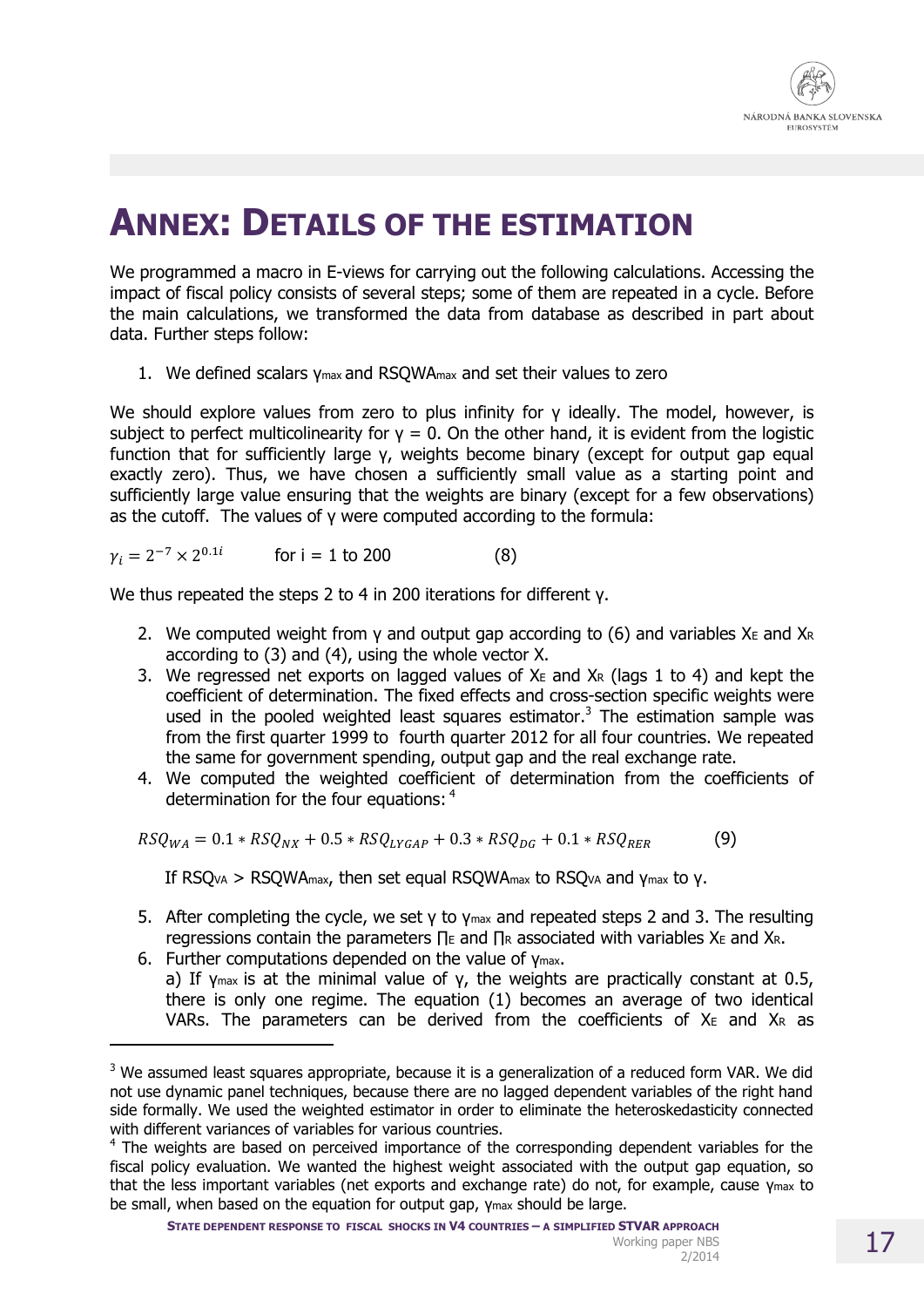

 $0.5\prod_E(L) + 0.5\prod_R(L)$  or a usual VAR can be estimated alternatively<sup>5</sup>. The impulseresponse function of this VAR can be computed in normal way. The possibility of two regimes did not help to explain the variation in the endogenous vector X.

b) If γmax is significantly different from zero (RSQVA is different from its value for smallest  $\gamma$ <sup>6</sup>, the parameters  $\prod_{E}$  and  $\prod_{R}$  are used to construct separate VAR models for expansion and recession.

- 7. As the models are not defined as VARs in E-views, we computed heuristic impulseresponse function as follows: We added to both model a diagonal matrix of shocks S so that X=∏E(L)X+S for expansion and X=∏R(L)X+S for recession.
- 8. For both models, we computed a basic scenario with S=0 and a a scenario for every equation where the element of S corresponding to the equation in question was increased by 0.0001 for six quarters.<sup>7</sup> The simulations ran for 20 quarters
- 9. For every quarter of the simulation, we defined the heuristic impulse response function as the difference between the scenario with non-zero shock and the base scenario (with all shock equal to zero). Both for expansion and recession, for each dependent variable, there are four heuristic impulse responses corresponding to four variables of the VAR.
- 10. We arrange the heuristic IRFs from the model for expansion into a 4x4 matrix (with rows corresponding to dependent variables and columns corresponding to shocks)



We arranged the heuristic IRFs from model for recession in an analogous matrix HR. We computed the structural heuristic IRF as  $HSE = HEC_{\Sigma}$  and  $HSR = HRC_{\Sigma}$ , where  $C_{\Sigma}$  is the Cholesky decomposition of  $\Sigma$ . This was done for 20 quarters the heuristic IRF were defined for (time indices are omitted form (9) for simplicity).

11. From the matrices Hse and HsR, that have structure analogous to He and HR, we took the elements  $\Delta$ LYGAP/ $\Delta$ S<sub>DG</sub> and  $\Delta$ DG/ $\Delta$ S<sub>DG</sub> and reconstructed the path of government spending under shock in expansion and recession (in Excel). We assumed that the potential output is insensitive to fiscal policy so that the changes in output can be computed by multiplying the structural heurisitic IRF ΔLYGAP/ΔS<sub>DG</sub> with the actual output. Finally, we define the multipliers for lag t as

$$
m_{Et} = \frac{(ALYGAP/AS_{DGL}^E)Y_{At}}{G_{EGL} - G_{At}}
$$

(11a)

<sup>5</sup> The parameter γ cannot be equal to zero in our computations since this would cause perfect multicolinearity. In fact, for small values of γ, the estimates of the parameters still suffer because of severe multicolinearity and the coefficient of determination is constant if γ is smaller than a certain threshold. In these cases, estimating a VAR with constant parameters is the safest path, since the parameters from step 3 may be in absolute value greater than 50 or 100.

j

<sup>&</sup>lt;sup>6</sup> This is our case.

 $<sup>7</sup>$  The models - especially the one for recession - are not stable (see the part about limitation for</sup> further elaboration). Therefore, we did not use permanent shocks. The shocks lasting just one period had little impact on the dependent variable. We have chosen the six quarters duration hoping to get results that are well interpretable from the practical point of view.